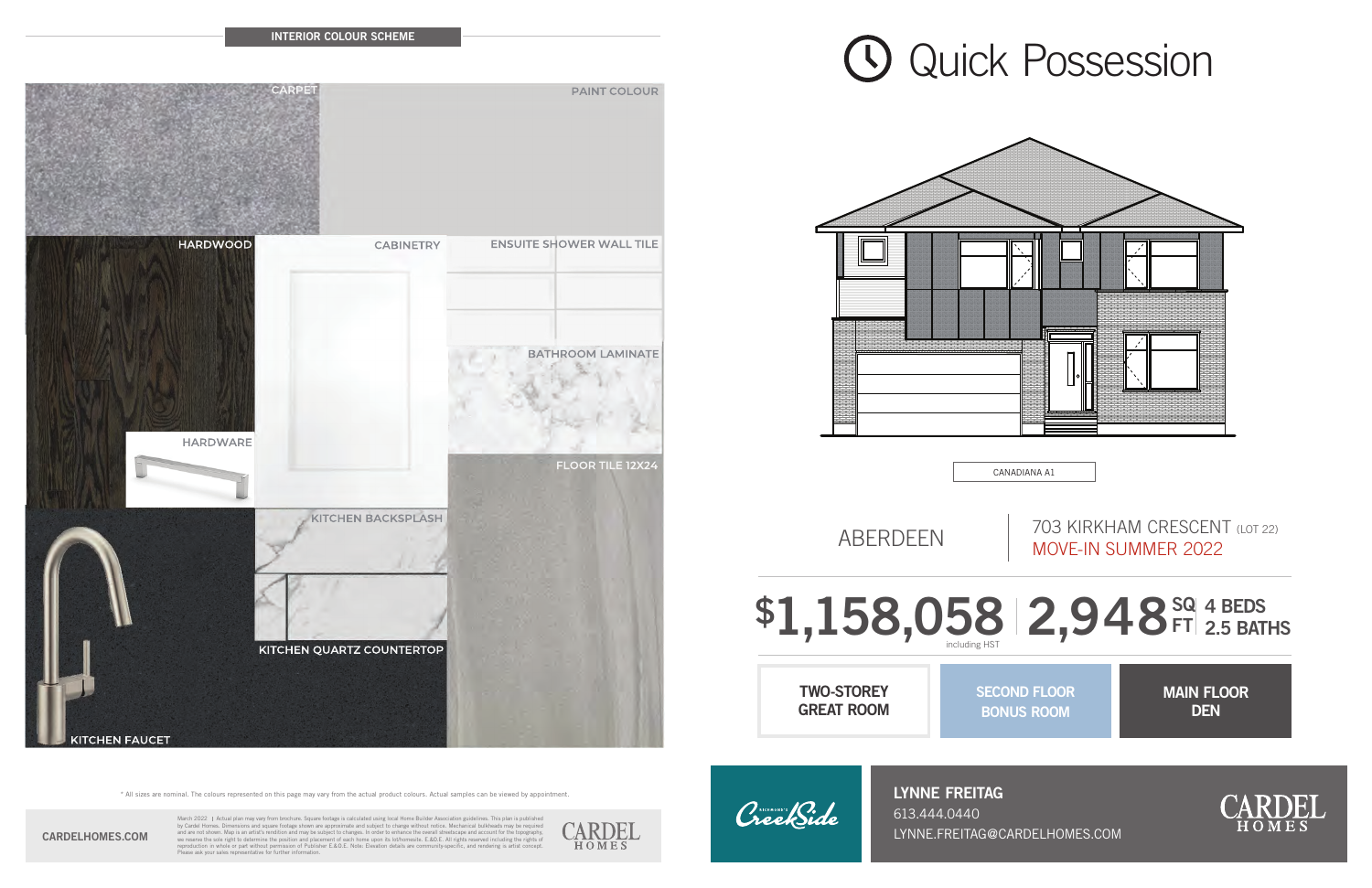



**FOR MORE INFORMATION CONTACT: Lynne Freitag** New Home Consultant Lynne.Freitag@cardelhomes.com | P: 613.444.0440

**CREEKSIDE** THE **ABERDEEN** | **2,948 SQ FT**

**MAIN FLOOR 1,313 SQ FT UPPER FLOOR 1,524 SQ FT**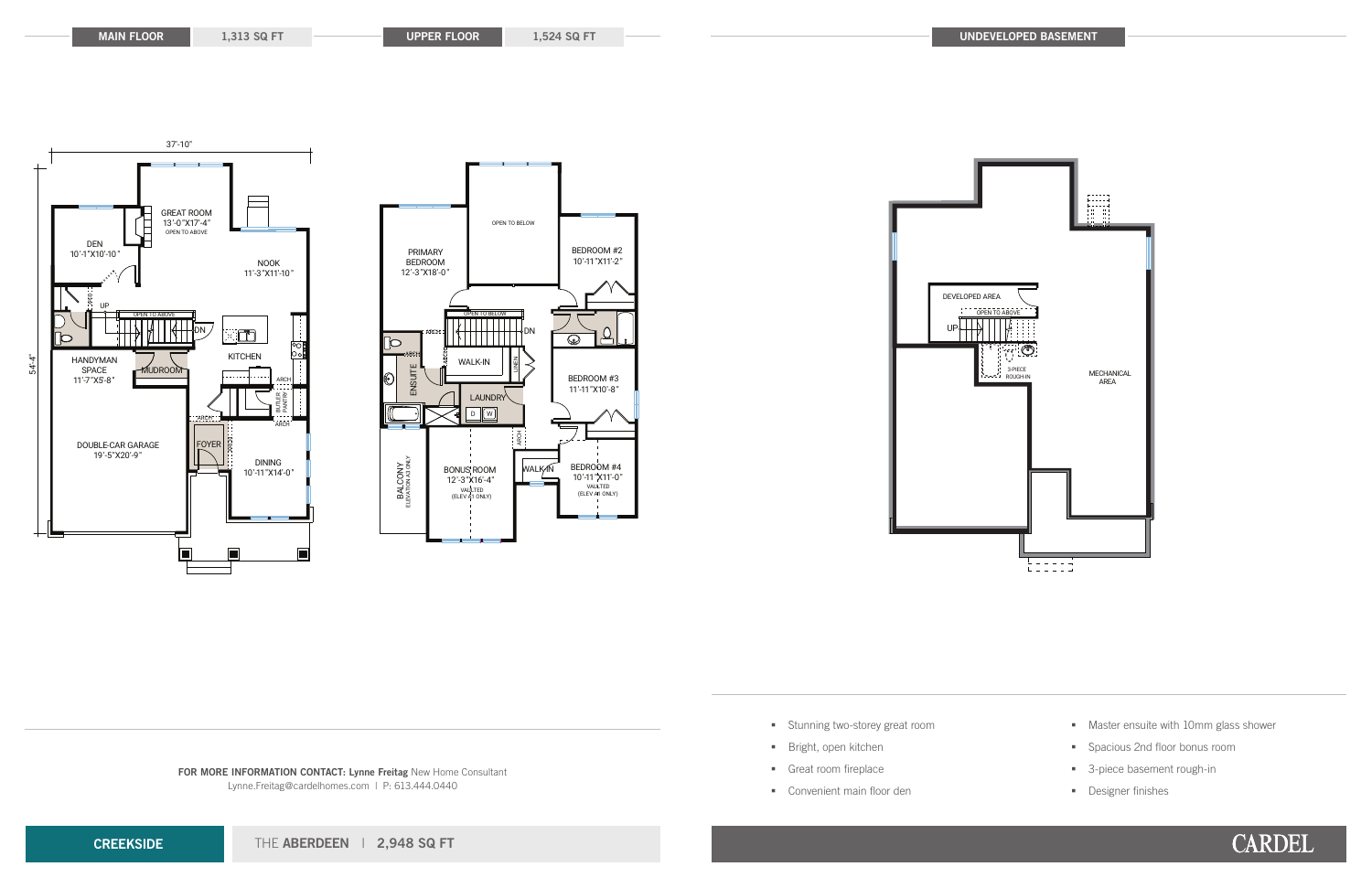

- Stunning two-storey great room
- § Bright, open kitchen
- § Great room fireplace
- Convenient main floor den
- Master ensuite with 10mm glass shower
- § Spacious 2nd floor bonus room
- § 3-piece basement rough-in
- § Designer finishes